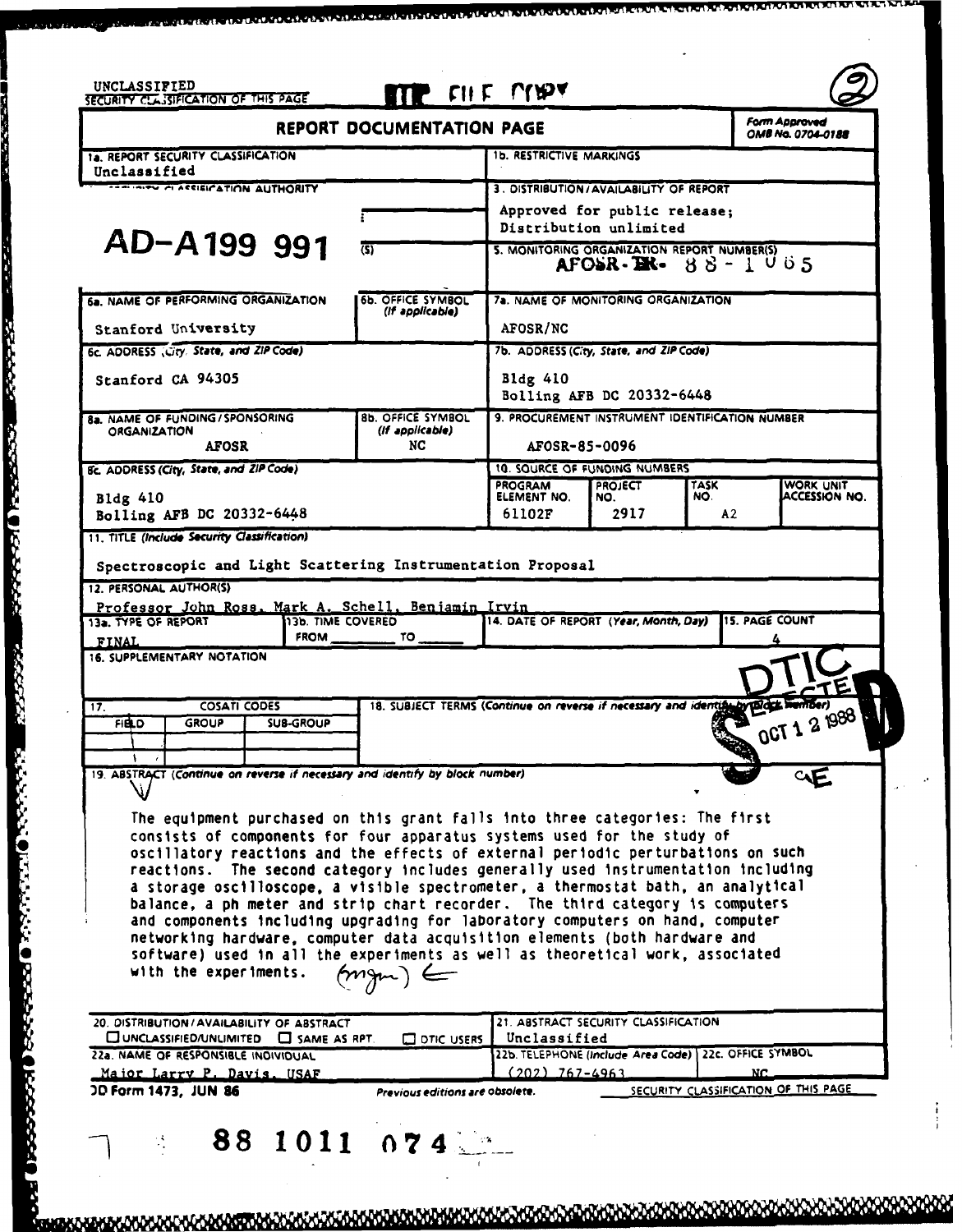**FINAL SCIENTIFIC REPORT AFOSR. TR.**  $88 - 1065$ 

**Title:** Spectroscopic and Light Scattering Instrumentation Proposal

**inclusive Dates: January 1, 1965 -** December **31, 1987**

**Contract Number: AFOSR-85-0096**

### **Senior Research Personnel:**

Principal Investigator, Professor John Ross Chemistry Department Stanford University Stanford, **CA** 94305

Mark A. Schell Benjamin Irvin

#### **Junior Research Personnel:**

Jean-Marie Bodet **Timothy S. Chevalier** Robert H. Harding Jesse Kramer Mel LeVan<br>Arnaud Pagola Meire and Availability Codes Menaud Pagola Dist<br>Spencer Pugh Dist

|                    | Accession For |  |  |  |  |  |
|--------------------|---------------|--|--|--|--|--|
| NTIS GRA&I         |               |  |  |  |  |  |
| DTIC TAB           |               |  |  |  |  |  |
| Unannounced        |               |  |  |  |  |  |
| Justification      |               |  |  |  |  |  |
|                    |               |  |  |  |  |  |
| By.                |               |  |  |  |  |  |
| Distribution/      |               |  |  |  |  |  |
| Availability Codes |               |  |  |  |  |  |
|                    | Avail and/or  |  |  |  |  |  |
| <b>Dist</b>        | Special       |  |  |  |  |  |
|                    |               |  |  |  |  |  |
|                    |               |  |  |  |  |  |

## **Publications with AFOSR Accreditation:**

"Theory of Ostw aid ripening **for** open systems," **C.** W. Beenakker and John Ross, **J.** Chem. Phys. **83** 4710 **(1985).**

"Stabilization of unstable states, relaxation, and critical slowing down in a **b** istable system," Jesse Kramer and John Ross, **J.** Chem. Phys. **83** 6234 **(1985).**

"Propagation of a chemical pulse in an illuminated thermochemical bistable system," Jesse Kramer, Johannes Reiter, and John Ross, **J.** Chem. Phys. 84, 1492 (1986).

irproved for public **relesea**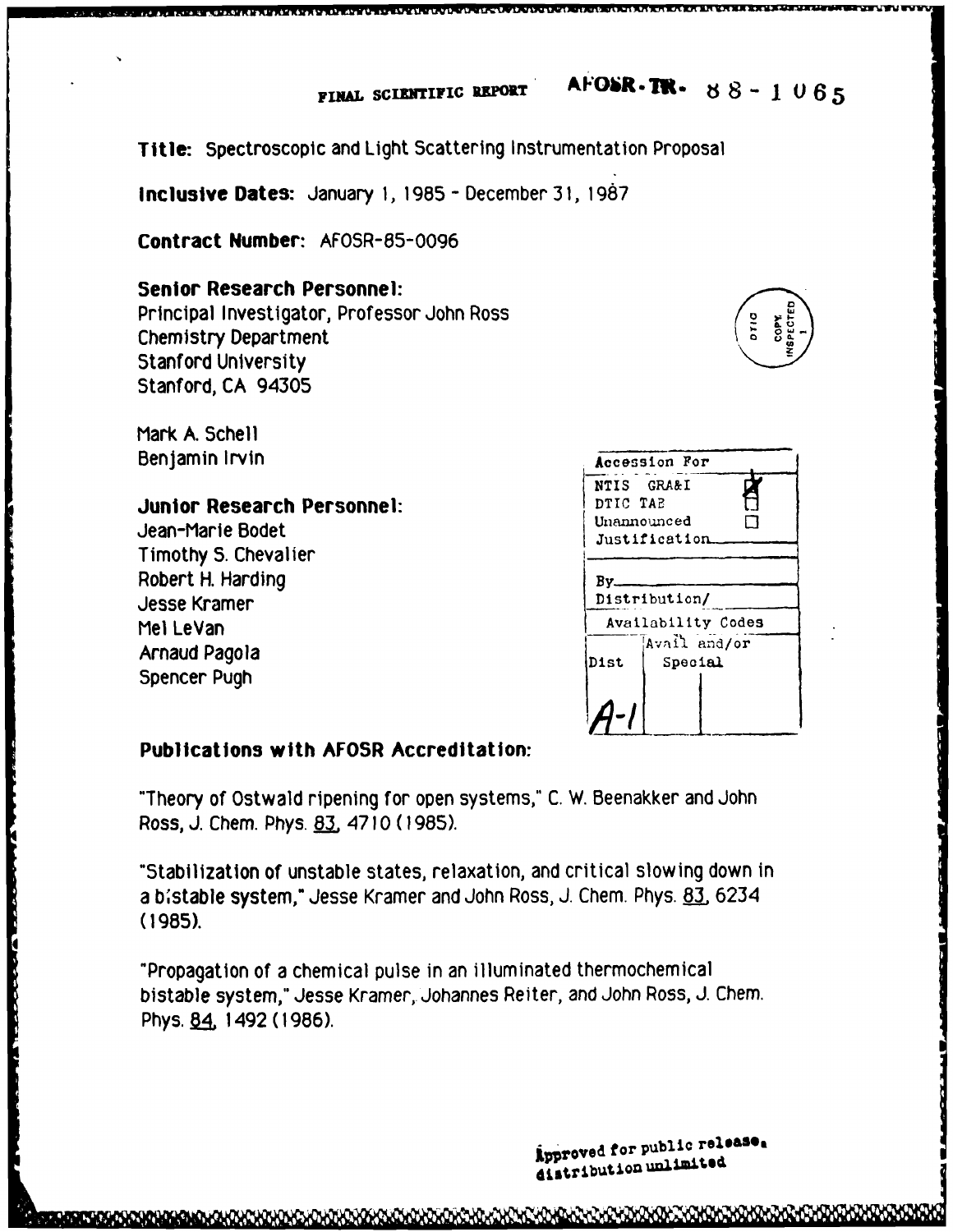"Thermochemical bistability In an illuminated liquid phase reaction," Jesse Kramer and John Ross, J. Phys. Chem. **90K 923** (1986).

"Monte Carlo study of a model of diffusion-controlled reactions." C.W. J. Beenakker and John Ross, J. Chem. Phys. **84.** 3857 (1986).

"Effects of periodic perturbations on the oscillatory combustion of acetaldehyde," Spencer **A.** Pugh, Mark Schell, and John Ross, **J.** Chem. Phys. **85.** 868 **(1986).**

"Effects of two periodic perturbations on the oscillatory combustion of acetaldehyde," Spencer **A.** Pugh, Bruce DeKock, and John Ross, J. Chem. Phys. 85, 879 (1986).

"Measurements of [OH] and [3CH<sub>3</sub>CHO] oscillations, and phase relations in the combustion of CH3CHO" Spencer A. Pugh, Hyung-Rae Kim, and John Ross, J. Chem. Phys. 86, 776 (1987).

"Effects of Non-Equimolar Reactant Flux on the Oscillatory Oxidation of Acetaldehyde, Spencer A. Pugh and John Ross, J. Phys. Chem. 91 2178 (1987).

"Experiments on Phase Diffusion Waves," J. M. Bodet, J. Ross, and C. Vidal, J. Chem. Phys., 86 4418 (1987).

"Measurements and a Hypothesis on Periodic Precipitation Processes," M. LeVan and J. Ross, J. Phys. Chem., **91** 6300 (1987).

"Measurement of Dispersion Relation of Chemical Waves in an Oscillatory Reacting Medium," A. Pagola, C. Vidal and J. Ross, J. Phys. Chem., 92 163 **(1988).**

"Spectral Kinetics and the Efficiency of (Bio)Chemical Reactions," From Chemical to Biological Organization, S. Pugh, M. Schell and J. Ross, Springer-Verlag (dedicated to Benno Hess on 65th birthday).

"Explicit Solutions of Normal Form of Driven Oscillatory Systems," G. Tsarouhas and **J.** Ross, **J.** Chem. Phys. **87** 6538 (1987).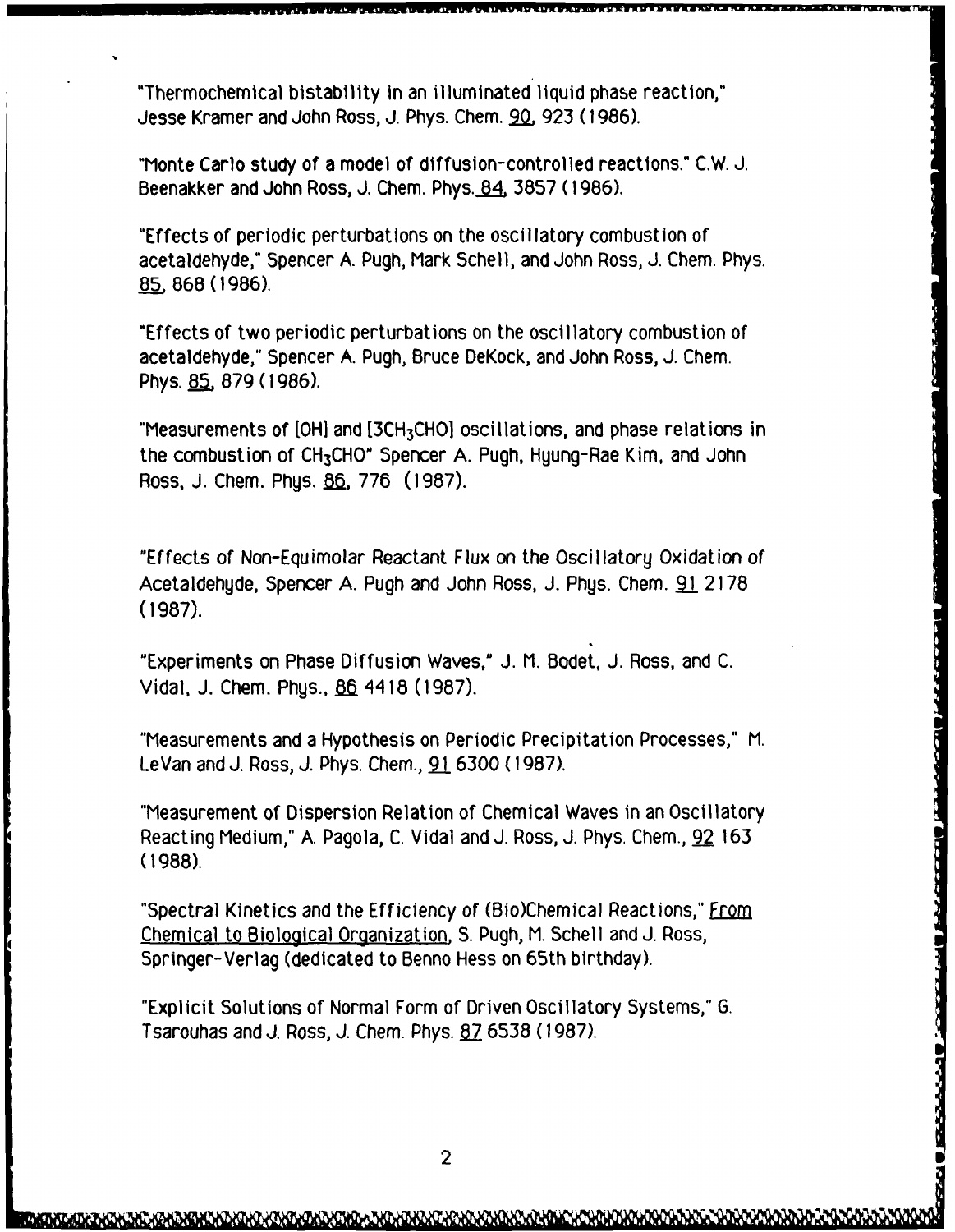"Experiments on Bifurcation of Periodic States Into Tori for a Periodically Forced Chemical Oscillator," William Vance and John Ross, J. Chem. Phys.

### **Submitted for Publication**

"Complex Oscillations in the Combustion of Acetaldehyde," Robert Harding, Hana Sevcikova, and John Ross, **J.** Chem. Phys.

"Symptoms of Chaos in Observed Oscillations near a Bifurcation with Noise," Robert Harding and John Ross, **J.** Chem. Phys.

# **Abstract of Objectives and Accomplishments**

**The second in the second second second in the second second second in the second second second in the second second second second second second second second second second second second second second second second second** 

**THE REPORT DIRECTOR IN THE LEASTER STATE** 

The equipment purchased on this grant falls into three categories:

The first consists of components for four apparatus systems used for the study of oscillatory reactions and the effects of external periodic perturbations on such reactions. The components include peralstaltic pumps, flow meters, chart recorder, distillation unit, circulation water bath, spectrometer, flow meters. One apparatus has been used extensively for the study of the oscillatory combustion of acetaldehyde with oxygen in which we observed periodic and quasi periodic responses to external periodic perturbations. We also studied the imposition of two simultaneous periodic perturbations which leads to hysteresis and a variety of responses observed for the first time. In the second apparatus we have studied the response of a liquid phase reaction to external perturbations, have observed a super critical Hopf bifurcation and the generation of an attracting 2-torus from stable limit cycle. In the third apparatus we are studying the efficiency of the combustion of methane with steady and oscillatory input of reactants. In the forth apparatus we are studying chemical pumps and the thermodynamic efficiency. **All** these studies lead to enhanced determination of complex reaction mechanisms.

The second category includes generally used instrumentation including a storage oscilloscope, a visible spectrometer, a thermostat bath, an analytical balance, a ph meter and strip chart recorder used in the experiments described in the previous paragraph and, in addition, in the experiments on chemical waves and periodic precipitation processes. We have measured a variety of properties on kinematic waves, trigger waves